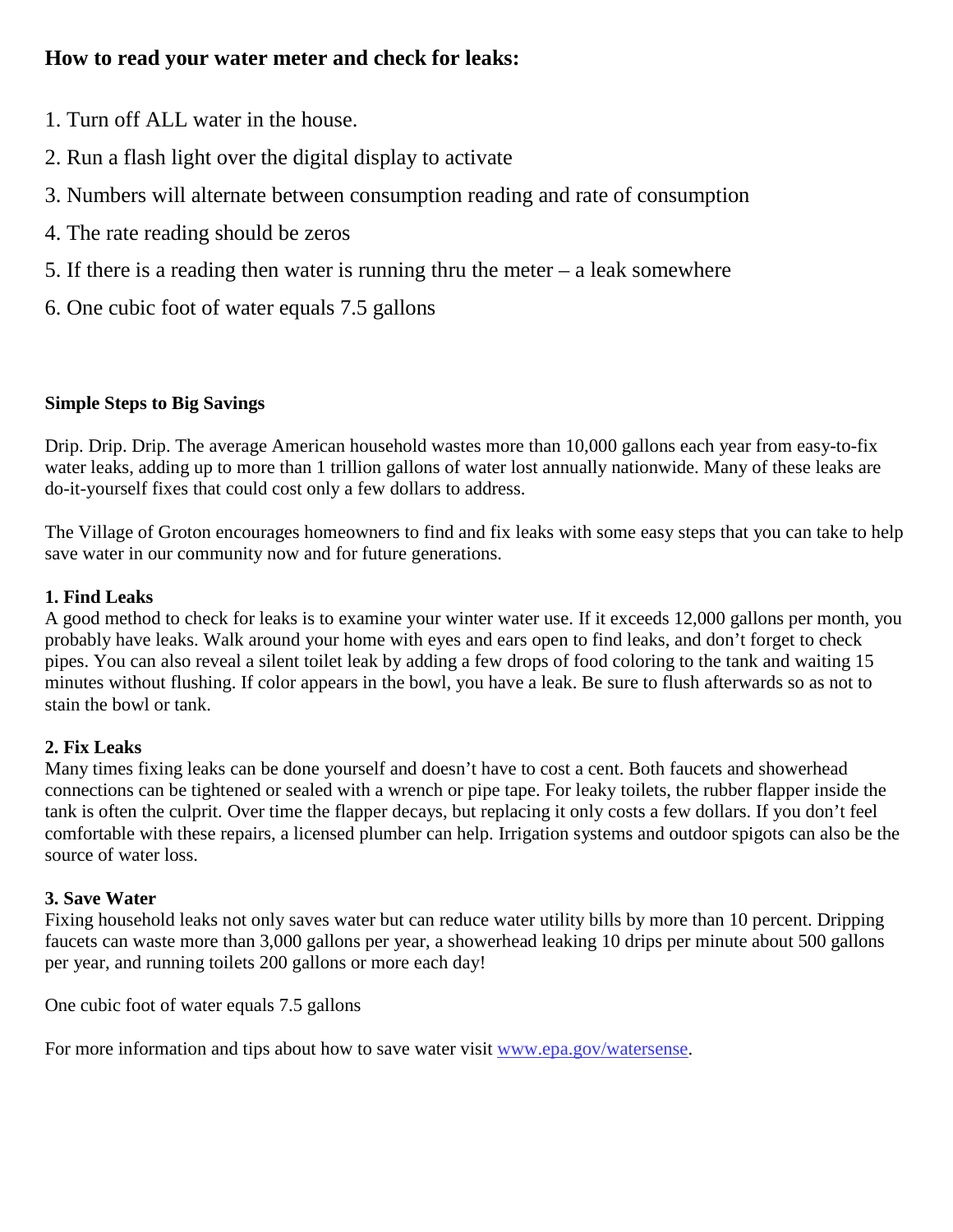### **WATER CONSERVATION TIPS**

| <b>INDOOR CONSERVATION</b> |                                                                                                                                                                                                                                                                                                                           | <b>Estimated water</b><br>monthly savings<br>(gallons) |  |
|----------------------------|---------------------------------------------------------------------------------------------------------------------------------------------------------------------------------------------------------------------------------------------------------------------------------------------------------------------------|--------------------------------------------------------|--|
| 1.                         | Replace regular shower heads with low-flow shower heads or flow restrictors.<br>• Low-flow shower heads deliver 2.5 gallons of water per minute and are<br>relatively inexpensive.<br>• Old shower heads use 5 to 7 gallon per minute.                                                                                    | 500-800                                                |  |
| 1.                         | Taking shorter showers by one to two minutes                                                                                                                                                                                                                                                                              | 700                                                    |  |
| 2.                         | Taking a bath instead of a shower once a day<br>• 20 gallon savings for each bath taken versus taking a shower                                                                                                                                                                                                            | 600                                                    |  |
| 3.                         | Install a low-flow toilet that uses 1.6 gallons of water per flush which could save<br>as much as much as 20% in water consumption as compared to an older toilet<br>which uses 3.5 to 5 gallons per flush.                                                                                                               |                                                        |  |
| $\overline{4}$ .           | One person turning the water off when brushing your teeth and then turning the<br>water on to rinse will save three gallon per day.                                                                                                                                                                                       | 90                                                     |  |
| 5.                         | When washing dishes by hand, use a spray device or short blasts instead of letting<br>water run for rinsing.                                                                                                                                                                                                              | 250-500                                                |  |
| 6.                         | If you use just enough dish detergent to get dishes clean, you can save water in<br>unnecessary rinsing.                                                                                                                                                                                                                  | $50 - 150$                                             |  |
| 7.                         | Try to save the running water that is wasted while waiting for hot water. Collect<br>the colder water in a container and use it for water indoor plants and etc.                                                                                                                                                          | 100-300                                                |  |
| 8.                         | Fixing leaky faucets or pipes joints will save 20 gallon per day. A leaky faucet<br>may simply need a new washer. Replace toilet handles that stick.                                                                                                                                                                      | 600                                                    |  |
| 9.                         | Fix or shut-off dripping faucets will save 15 gallon each day.                                                                                                                                                                                                                                                            | 450                                                    |  |
| 10.                        | Use a partially filled bathroom sink to rinse your razor instead of letting the water<br>run while you shave will save 3 gallon per day.                                                                                                                                                                                  | 90                                                     |  |
| 11.                        | Use dye tablets or food coloring once a year to check for toilet leaks. Remove the<br>toilet tank cover and drip 10 drops of food coloring into tank, wait 15 minutes<br>and check for color in the toilet bowl. If you see any color in your toilet bowl,<br>then you have a leak and it should be repaired immediately. | 200                                                    |  |
| 12.                        | Don't use the toilet as a wastebasket. Using a wastebasket instead of the toilet for<br>tissues and other bits of trash will save water                                                                                                                                                                                   |                                                        |  |
| 13.                        | Keeping a bottle of water in the refrigerator for drinking instead of running the<br>tap.                                                                                                                                                                                                                                 | 300                                                    |  |
| 14.                        | When rinsing vegetables, use a filled pan instead of running water.                                                                                                                                                                                                                                                       | 200                                                    |  |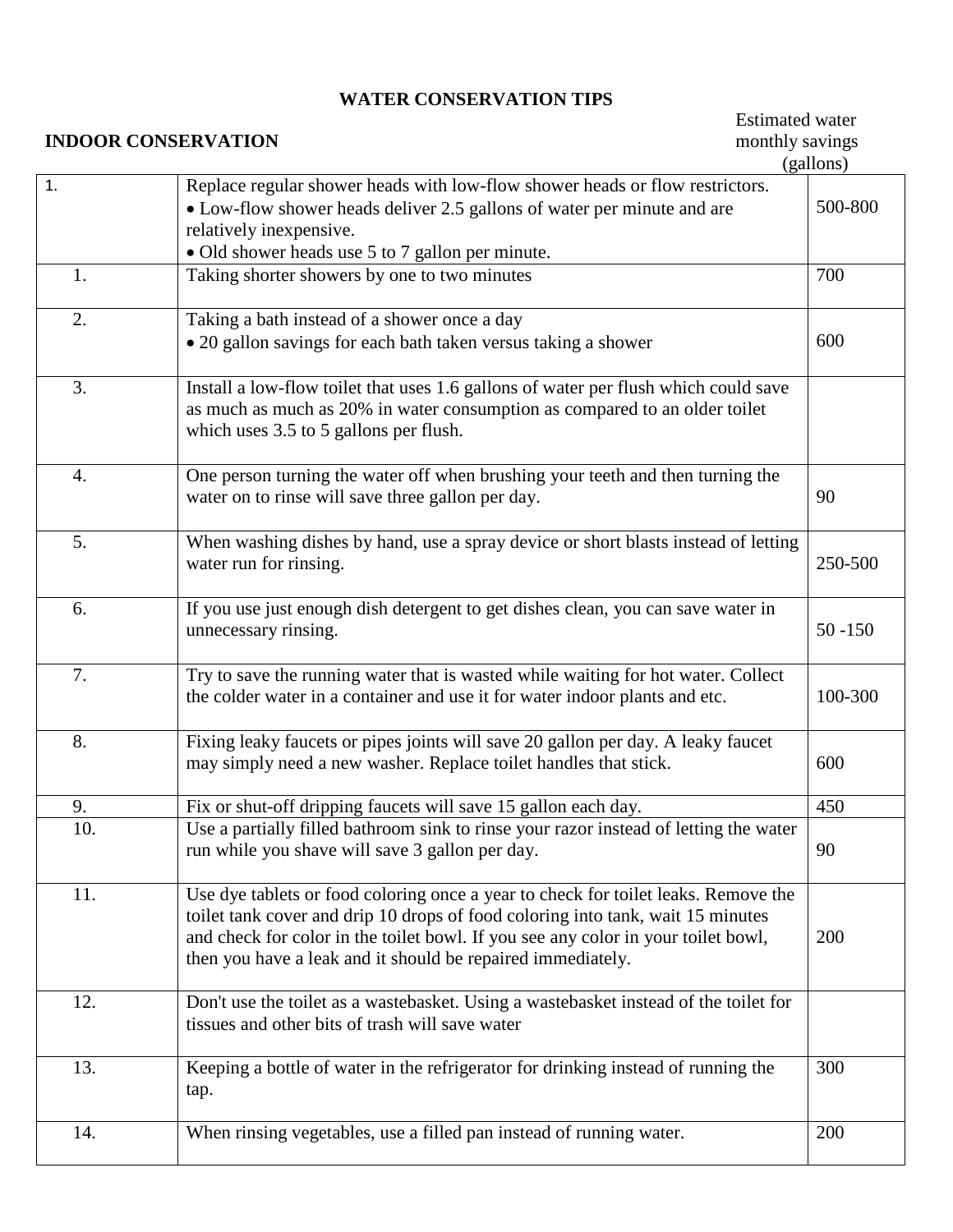| 15. | Plan ahead to defrost food by allowing it to thaw in the refrigerator or in the<br>microwave oven instead of letting the water run over the food for thawing. If you<br>are determined to use water to defrost frozen food, then place it in a pan of water<br>to conserve water.                                  | 100 |
|-----|--------------------------------------------------------------------------------------------------------------------------------------------------------------------------------------------------------------------------------------------------------------------------------------------------------------------|-----|
| 16. | A dishwasher uses the same amount of water whether it is full or just partially<br>full of dishes, so you should delay the washing of dishes until you are able to fill<br>the dishwasher and avoid multiple washings.<br>• Many dishwashers have a water saver cycle and consumers should learn how to<br>use it. |     |
| 17. | Select the proper water level for laundry since many clothes washers allow<br>control over the amount of water to be used.<br>• A front-load washing machine uses 1/3 less water than a top-loading machine.                                                                                                       |     |

| <b>Toilets</b>                | 33% |
|-------------------------------|-----|
| <b>Washing Machines</b>       | 22% |
| <b>Showers</b>                | 21% |
| <b>Baths</b>                  | 9%  |
| Kitchen Faucets & Dishwashers | 9%  |
| <b>Bathrooms Faucets</b>      | 6%  |
|                               |     |

**Indoor Water Consumption Facts**